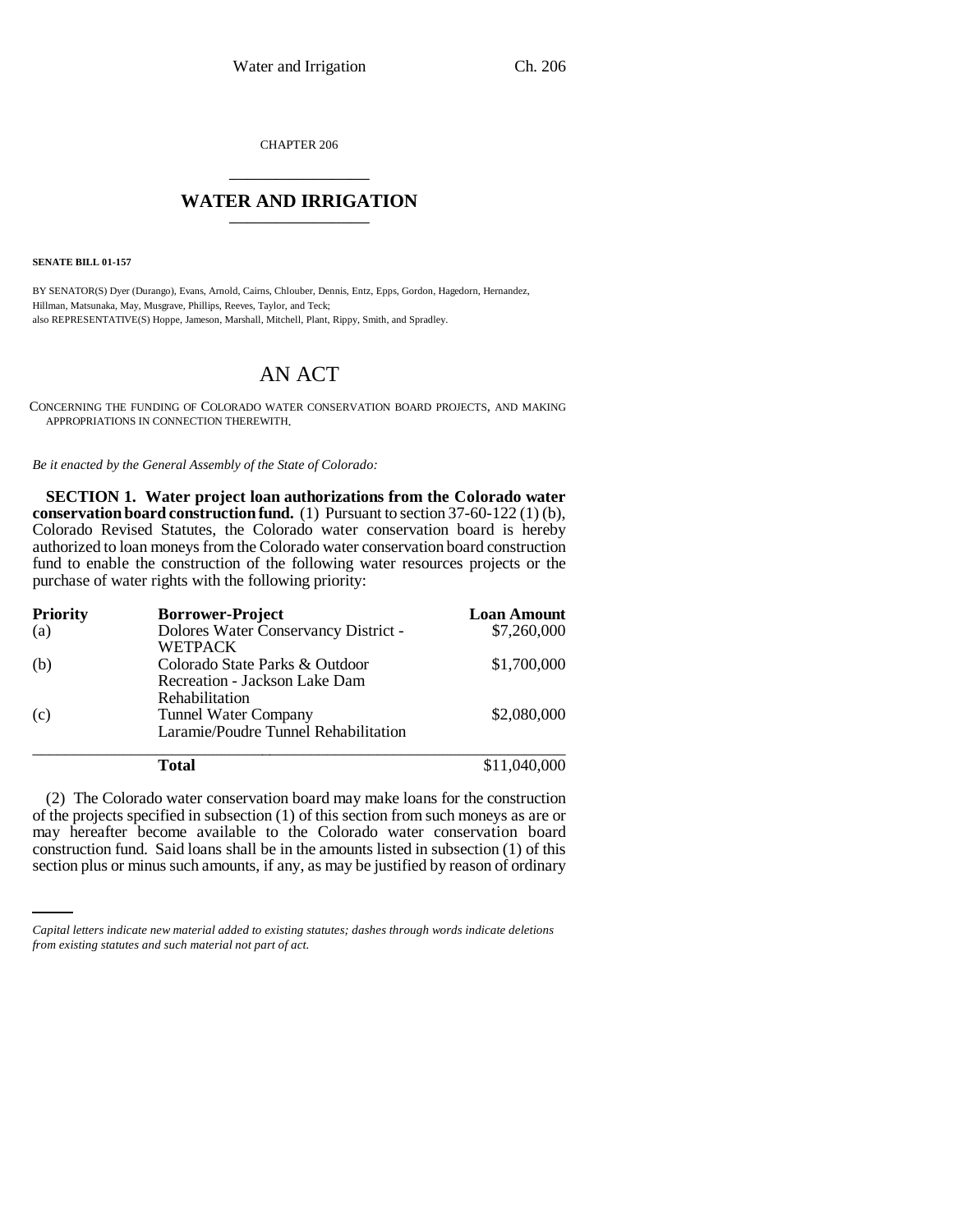fluctuations in construction costs as indicated by the engineering cost indices applicable to the types of construction required for each project or as may be justified by reason of changes in the plans for a project due to differing or unforeseen site conditions, errors or omissions in the plans and specifications, changes instituted by regulatory agencies, or changes in material quantities beyond contract limits.

(3) Pursuant to section 37-60-120 (1), Colorado Revised Statutes, the board shall require such terms and conditions in such contracts as will ensure repayment of funds made available by it. The board shall not disburse any moneys for any loan authorized by subsection (1) of this section unless and until it is satisfied, at its sole discretion, that the recipient of any such loan will be able to make repayment pursuant to the terms and conditions established by the board and by subsection (1) of this section.

**SECTION 2. Water project loan authorizations from the severance tax trust fund perpetual base account.** (1) Pursuant to section 39-29-109 (1) (a) (I), Colorado Revised Statutes, the Colorado water conservation board is hereby authorized to loan moneys from the severance tax trust fund perpetual base account to enable the construction of the following water resources projects with the following priority:

| <b>Priority</b> | <b>Borrower - Project</b>                 | <b>Loan Amount</b> |
|-----------------|-------------------------------------------|--------------------|
| (a)             | Town of Monument -                        | \$2,081,000        |
|                 | <b>Monument Dam Rehabilitation</b>        |                    |
| (b)             | Colorado Water Protective and             | 205,000            |
|                 | <b>Development Association - Purchase</b> |                    |
|                 | of Bessemer Ditch Water Shares            |                    |
| (c)             | Kenosha Trout Club                        | 551,250            |
|                 | Purchase of Augmentation Water            |                    |
|                 | Total                                     | \$2,837,250        |

(2) The Colorado water conservation board may make loans for the construction of the projects specified in subsection (1) of this section from such moneys as are or may hereafter become available to the severance tax trust fund perpetual base account. Said loans shall be in the amounts listed in subsection (1) of this section plus or minus such amounts, if any, as may be justified by reason of ordinary fluctuations in construction costs as indicated by the engineering cost indices applicable to the types of construction required for each project or as may be justified by reason of changes in the plans for a project due to differing or unforeseen site conditions, errors or omissions in the plans and specifications, changes instituted by regulatory agencies, or changes in material quantities beyond contract limits.

(3) Pursuant to section 37-60-120 (1), Colorado Revised Statutes, the board shall require such terms and conditions in such contracts as will ensure repayment of funds made available by it. The board shall not disburse any moneys for any loan authorized by subsection (1) of this section unless and until it is satisfied, at its sole discretion, that the recipient of any such loan will be able to make repayment pursuant to the terms and conditions established by the board and by subsection (1) of this section.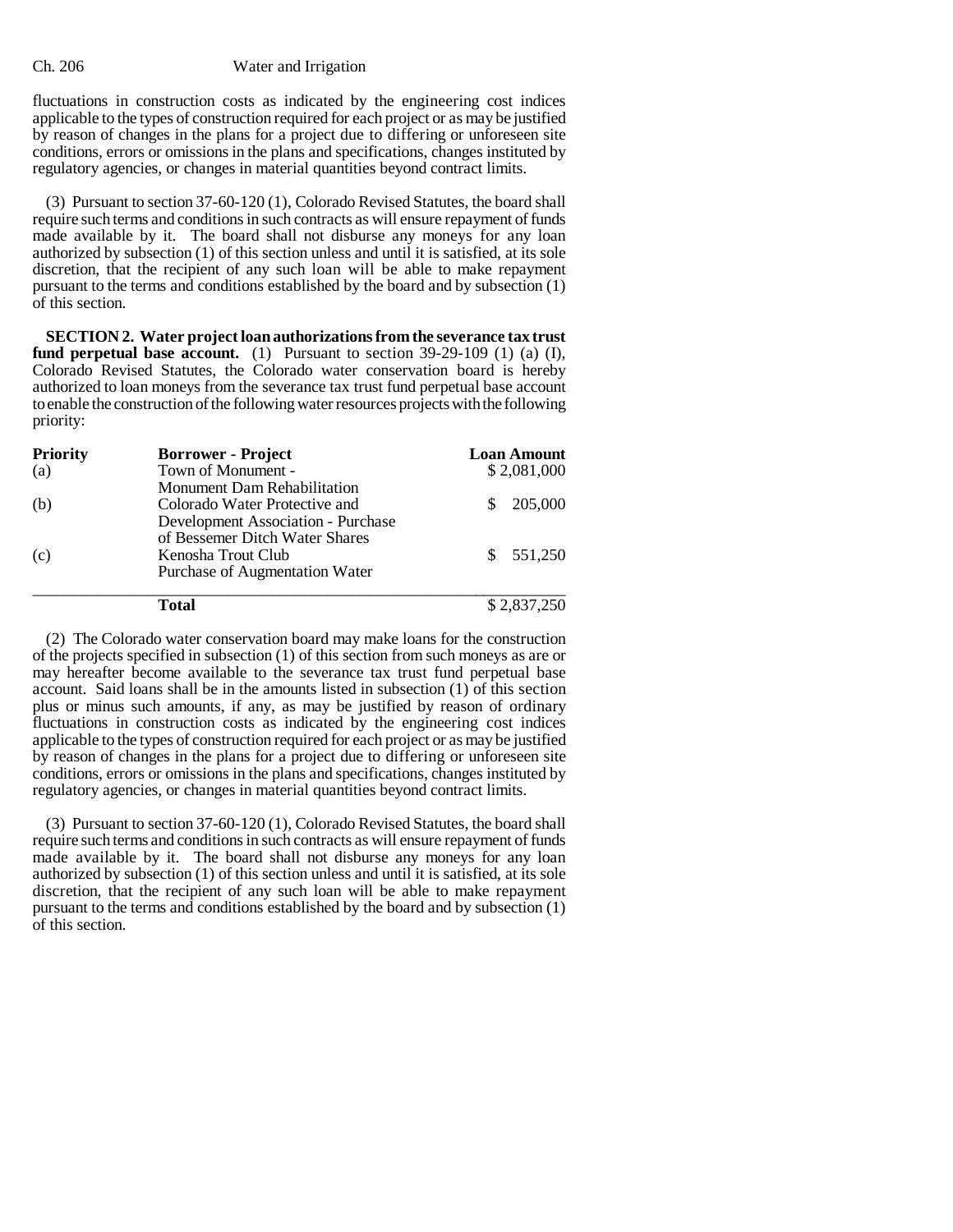**SECTION 3. Increases to prior water project loan authorizations from the Colorado water conservation board construction fund.** Pursuant to section 37-60-122 (1) (b), Colorado Revised Statutes, the Colorado water conservation board is hereby authorized to loan moneys to enable or continue the construction of the following previously authorized water resources projects:

| <b>Prior Borrower -</b><br><b>Project</b> | Prior<br><b>Authority</b> | Prior<br>Amount | <b>Revised</b><br><b>Increase Amount</b> |
|-------------------------------------------|---------------------------|-----------------|------------------------------------------|
| <b>Columbine Ranches</b>                  | SB 99-173                 | \$305,250       | \$93,750 \$399,000                       |
| <b>Property Owners</b>                    |                           |                 |                                          |
| <b>Association Purchase</b>               |                           |                 |                                          |
| of Augmentation                           |                           |                 |                                          |
| Water                                     |                           |                 |                                          |
|                                           |                           |                 |                                          |

| <b>Totals</b> | \$305,250 | \$93,750 \$399,000 |
|---------------|-----------|--------------------|
|               |           |                    |

**SECTION 4. Decreases to prior water project loan authorizations from the Colorado water conservation board construction fund.**

| <b>Prior Borrower - Prior</b> |                  | <b>Prior</b> |                 | Amount           |
|-------------------------------|------------------|--------------|-----------------|------------------|
| Project                       | <b>Authority</b> | Amount       | <b>Decrease</b> | <b>Remaining</b> |
| City of Craig -               | SB 86-27         | \$750,000    | \$750,000       | \$0              |
| Elkhead Reservoir             |                  |              |                 |                  |
| <b>Rehabilitation Project</b> |                  |              |                 |                  |
| City of Fort                  | SB 97-008        | \$920,000    | \$920,000       | \$0              |
| Collins and Larimer           |                  |              |                 |                  |
| County - Dry Creek            |                  |              |                 |                  |
| Flood Control Project         |                  |              |                 |                  |
| Town of Minturn - SB 96-153   |                  | \$ 360,000   | \$ 360,000      | \$0              |
| <b>Bolts Lake Dam</b>         |                  |              |                 |                  |
| and Ditch Rehab.              |                  |              |                 |                  |
| San Luis Valley               | SB 97-008        | \$188,000    | \$188,000       | \$0              |
| Canal Co. -                   |                  |              |                 |                  |
| <b>Diversion Structure</b>    |                  |              |                 |                  |
| Rehabilitation                |                  |              |                 |                  |
| <b>Totals</b>                 |                  | \$2,218,000  | \$2,218,000     | \$0              |

**SECTION 5. Satellite monitoring system maintenance - appropriation.** (1) In addition to any other appropriation, there is hereby appropriated, out of any moneys in the Colorado water conservation board construction fund not otherwise appropriated, to the Colorado water conservation board for allocation to the division of water resources, for the fiscal year beginning July 1, 2001, the sum of three hundred ninety-eight thousand dollars (\$398,000), or so much thereof as may be necessary, for the maintenance of the satellite monitoring system established and operated pursuant to section 37-80-102 (10), Colorado Revised Statutes.

(2) In addition to any other appropriation, there is hereby appropriated, out of any moneys in the Colorado water conservation board construction fund not otherwise appropriated, to the Colorado water conservation board, for the fiscal year beginning July 1, 2001, the sum of one hundred seventy-five thousand dollars (\$175,000), or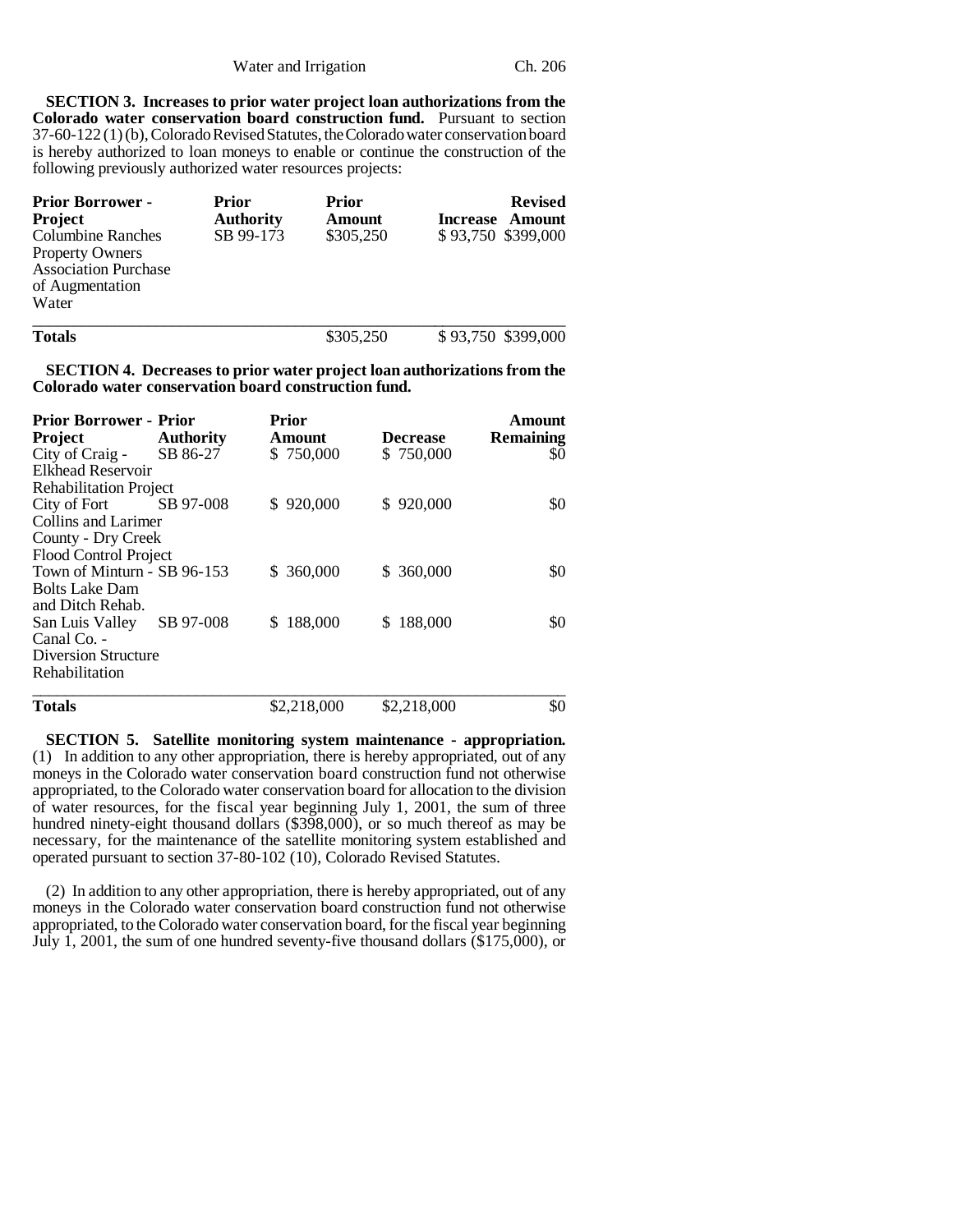so much thereof as may be necessary, for the installation and maintenance of stream gages to monitor and administer Colorado water conservation board-decreed instream flow water rights in conjunction with the satellite monitoring system.

(3) The moneys appropriated in subsections (1) and (2) of this section shall remain available for the designated purposes until the project is completed.

**SECTION 6. Dual water system study - appropriation.** (1) The Colorado water conservation board is hereby authorized to participate in a study to assess the benefits and costs of pressurized dual water systems in Colorado, concentrating on northeastern Colorado, particularly water districts 1 through 6 in Larimer and Weld counties. The purpose of the study will be to evaluate raw water delivery for outside irrigation, thus reducing the summer demand on treated water systems. The study will provide an evaluation of two agricultural water providers' potential for dual water system development.

(2) In addition to any other appropriation, there is hereby appropriated, out of any moneys in the Colorado water conservation board construction fund not otherwise appropriated, to the Colorado water conservation board for allocation to the Colorado institute for irrigation management - Colorado state university, the sum of one hundred thirty-six thousand one hundred thirty-one dollars (\$136,131), or so much thereof as may be necessary, for evaluating the raw water delivery systems for outside irrigation in northeastern Colorado.

(3) The moneys appropriated in subsection (2) of this section shall remain available for the designated purposes until the project is completed.

**SECTION 7. Managed groundwater re-regulation demonstration project appropriation.** (1) The Colorado water conservation board is hereby authorized to participate in a demonstration project to assess the possibility of a public/private partnership for groundwater recharge management on the lower South Platte river. The purposes of the project are to create a perpetual state interest in water projects that will facilitate water rights administration along the South Platte river, and benefit the state in meeting its needs for species of concern and its commitments for threatened and endangered species in the Platte river basin. The scope of work for the project shall be developed by the South Platte Lower River Group composed of water users, governmental agencies, and local citizen groups interested in the South Platte Basin, in consultation with the Colorado water conservation board.

(2) In addition to any other appropriation, there is hereby appropriated, out of any moneys in the Colorado water conservation board construction fund not otherwise appropriated, to the Colorado water conservation board for allocation to the South Platte Lower River Group, the sum of one hundred fifty thousand dollars (\$150,000), or so much thereof as may be necessary, for developing a managed groundwater recharge demonstration project on the lower South Platte river.

(3) The moneys appropriated in subsection (2) of this section shall remain available for the designated purposes until the project is completed.

**SECTION 8. South Platte river decision support system - appropriation.** (1) The Colorado water conservation board is hereby authorized to commence the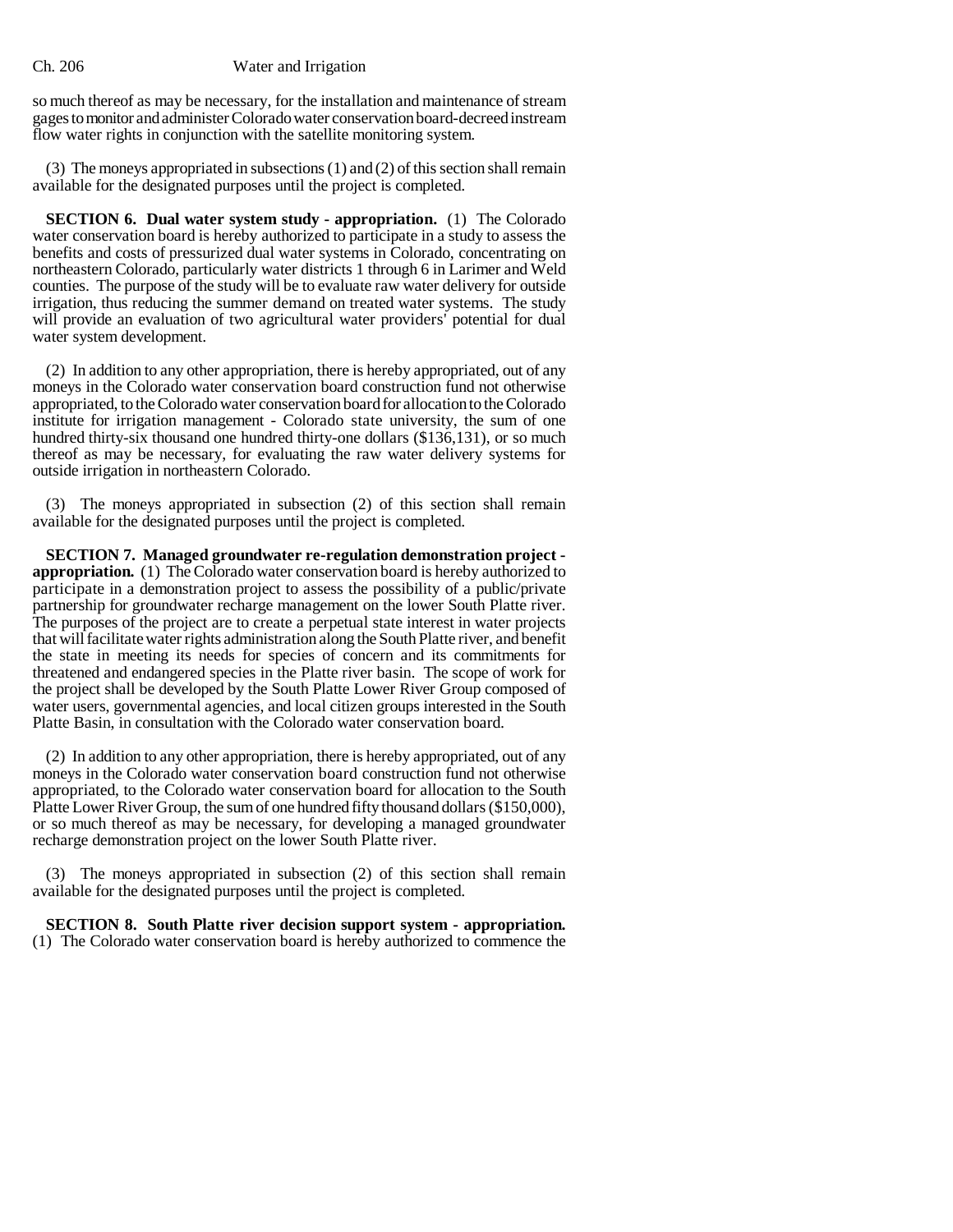Water and Irrigation Ch. 206

design of a decision support system for the South Platte river by retaining a contractor to initiate development of the necessary databases and to collect the required water resources information for development of the surface and groundwater models, consumptive use models, and overall water budget model associated with the decision support system.

(2) In addition to any other appropriation, there is hereby appropriated, out of any moneys in the Colorado water conservation board construction fund not otherwise appropriated, to the Colorado water conservation board, for the fiscal year beginning July 1, 2001, the sum of two million dollars (\$2,000,000), or so much thereof as may be necessary, for the necessary data collection and design of a decision support system for the South Platte river.

(3) The moneys appropriated in subsection (2) of this section shall remain available for the designated purposes until the project is completed.

**SECTION 9. Lower South Platte water management and storage site study - appropriation.** (1) In addition to any other appropriation, there is hereby appropriated, out of any moneys in the Colorado water conservation board construction fund not otherwise appropriated, to the Colorado water conservation board, for the fiscal year beginning July 1, 2001, the sum of five hundred thousand dollars (\$500,000), or so much thereof as may be necessary, for the board to contract with a consulting firm to complete a feasibility study of the project alternatives identified in the project's reconnaissance study. The feasibility study will determine the technical, financial, and economic feasibility of potential water management facilities and water management options on the lower South Platte river in Colorado. Upon approval of the feasibility study, and at the sole discretion of the Colorado water conservation board, a consulting firm may also be contracted for the final design of the identified preferred project alternative. The purpose of the project is to facilitate Colorado's management of South Platte flows as they relate to groundwater recharge, in-state beneficial uses, South Platte river compact administration, benefits for Colorado biological species of concern, and participation in an endangered species program being developed pursuant to the Platte River cooperative agreement.

(2) The moneys appropriated in subsection (1) of this section shall remain available for the designated purposes until the project is completed.

**SECTION 10. Arkansas valley pipeline project - appropriation.** (1) The Colorado water conservation board is hereby authorized to participate in a reconnaissance and feasibility study for a proposed raw water pipeline project from Pueblo reservoir to the City of Lamar along the Arkansas river. The purposes of the investigation will be to evaluate the costs and benefits of a water supply line to service the agricultural water users and smaller Arkansas valley communities below Pueblo reservoir. The scope of work for the planning studies shall be developed by the southeastern Colorado water conservancy district in consultation with the Colorado water conservation board and a water works committee made up of cities, towns, and private water user entities in the Arkansas valley.

(2) In addition to any other appropriation, there is hereby appropriated, out of any moneys in the Colorado water conservation board construction fund not otherwise appropriated, to the Colorado water conservation board for allocation to the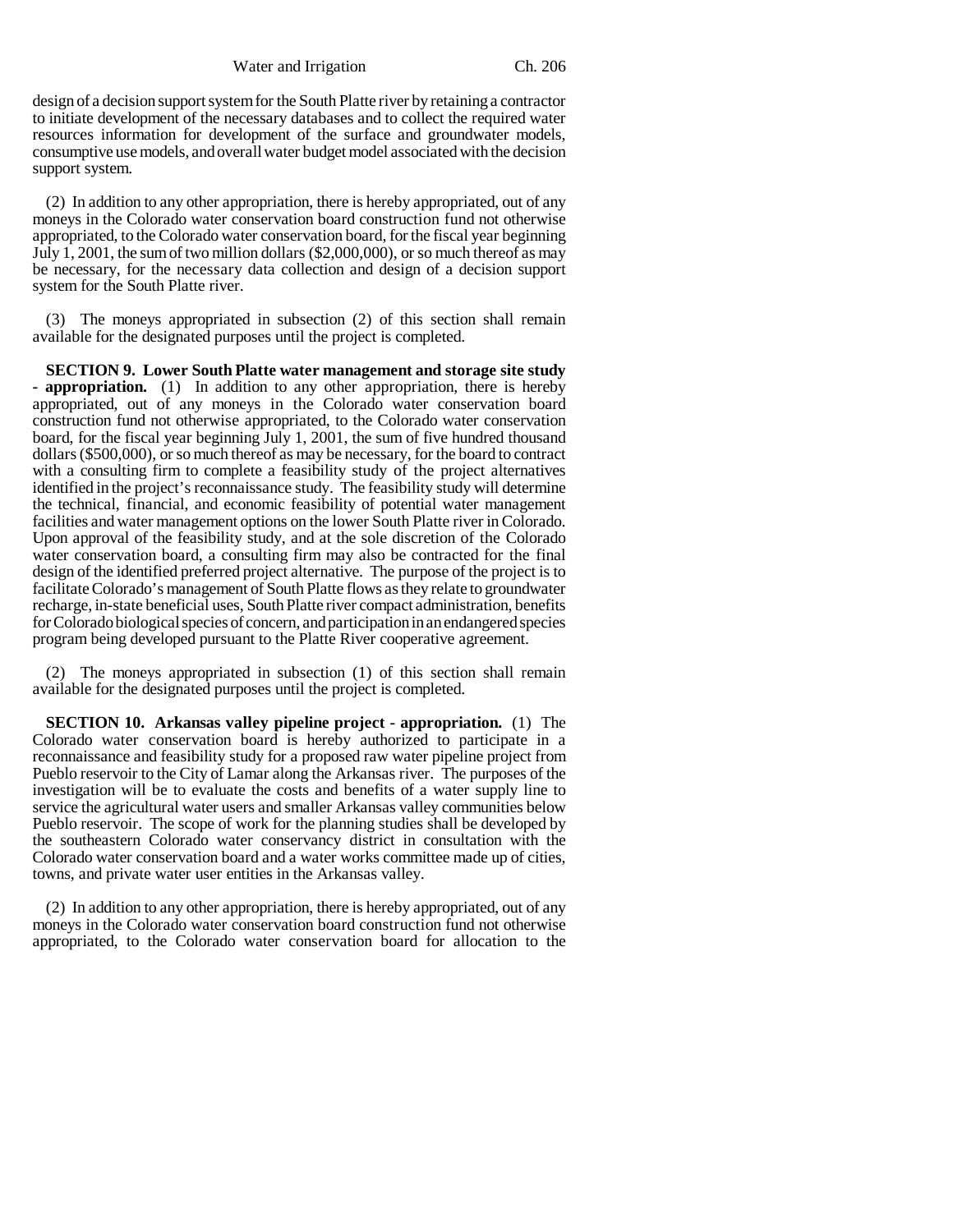southeastern Colorado water conservancy district water activity enterprise, the sum of one hundred thousand dollars (\$100,000), or so much thereof as may be necessary, to conduct a reconnaissance and feasibility study of the Arkansas valley pipeline project.

(3) The moneys appropriated in subsection (2) of this section shall remain available for the designated purposes until the project is completed.

**SECTION 11. Consolidated water resources information center appropriation.** In addition to any other appropriations, the Colorado water conservation board is hereby appropriated sixty thousand dollars (\$60,000) from the Colorado water conservation board construction fund to continue operation of the consolidated water resources information center. The moneys appropriated in this section shall remain available for the designated purposes until they are exhausted.

**SECTION 12. Elkhead reservoir environmental compliance - appropriation.** (1) The Colorado water conservation board is hereby authorized to participate in environmental studies and investigations regarding water development and the recovery of four endangered fish species in the Yampa river basin. The studies will evaluate a plan to provide approximately 7,000 acre-feet of water for the endangered fish species from new and existing sources, one component of which would be the enlargement of Elkhead reservoir in Moffat county. The studies will specifically analyze the consequences of enlarging Elkhead reservoir for the purpose of obtaining necessary construction and environmental compliance permits.

(2) In addition to any other appropriation, there is hereby appropriated, out of any moneys in the Colorado water conservation board construction fund not otherwise appropriated, to the Colorado water conservation board, for the fiscal year beginning July 1, 2001, the sum of five hundred thousand dollars (\$500,000), or so much thereof as may be necessary, to participate in obtaining the necessary construction and environmental compliance permits, including the necessary feasibility studies, associated with the enlargement of Elkhead reservoir in Moffat county.

(3) The moneys appropriated in subsection (2) of this section shall remain available for the designated purposes until June 30, 2004, or until the studies are completed, whichever event takes place first.

**SECTION 13. Drought planning survey - appropriation.** (1) The Colorado water conservation board is hereby authorized to contract with responsible contractors for the purpose of preparing a statewide water user survey to collect information regarding demographics, growth, water supplies, drought plans, water supply depletions, water use limitations, and drought preparedness. The survey will result in a report containing a database and expert analysis of the information listing recommendations addressing future drought planning needs. The survey is to be conducted in the year 2001, with the final report completed by July 31, 2002.

(2) In addition to any other appropriation, there is hereby appropriated, out of any moneys in the Colorado water conservation board construction fund not otherwise appropriated, to the Colorado water conservation board, the sum of three hundred fifty thousand dollars (\$350,000), or so much thereof as may be necessary, to conduct a statewide drought planning survey.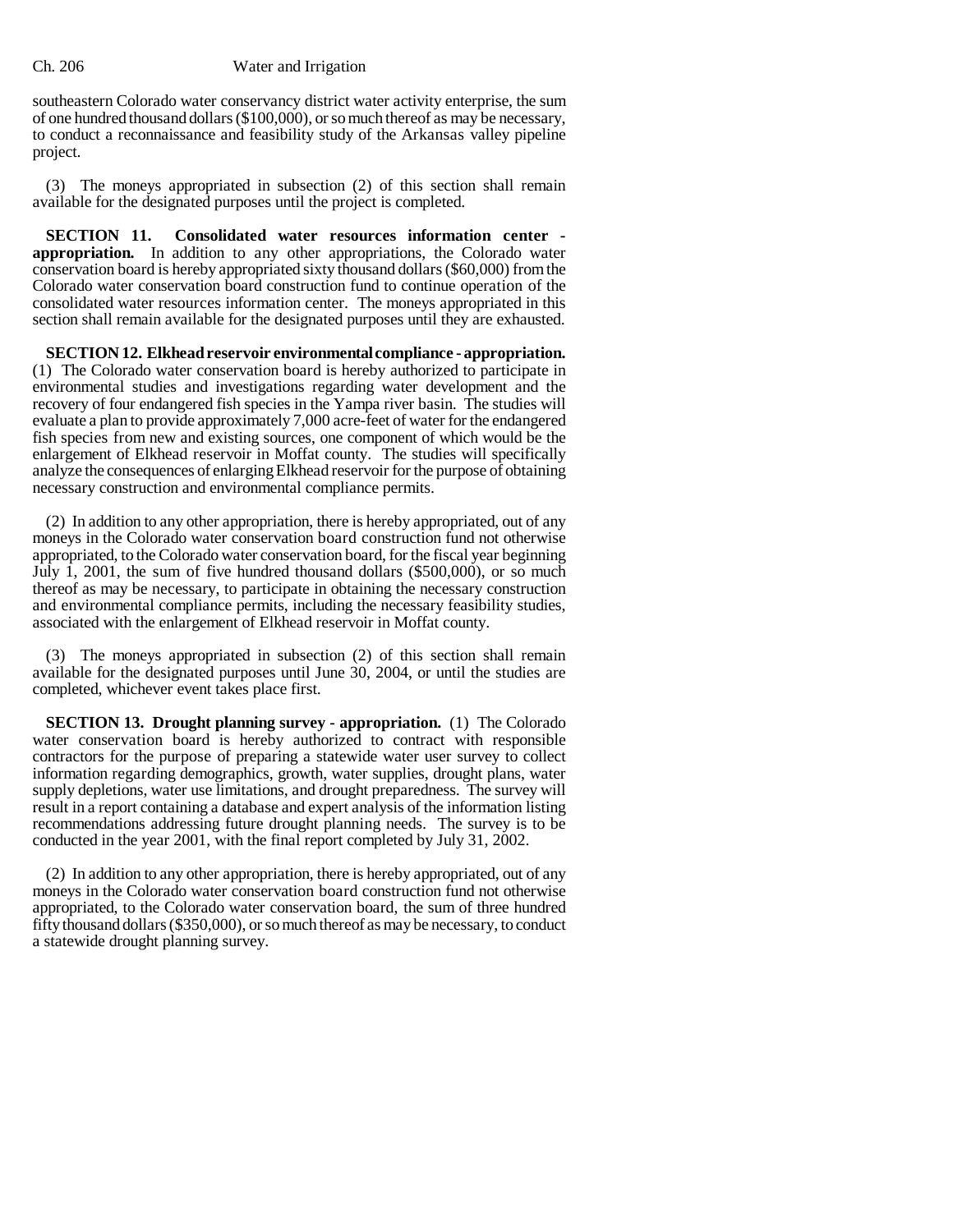(3) The moneys appropriated in subsection (2) of this section shall remain available for the designated purposes until the project is completed.

**SECTION 14. Floodplain mapping program - appropriation.** (1) In addition to any other appropriation, there is hereby appropriated, out of any moneys in the Colorado water conservation board construction fund not otherwise appropriated, to the Colorado water conservation board, for the fiscal year beginning July 1, 2001, the sum of two hundred fifty thousand dollars (\$250,000), or so much thereof as may be necessary, for the board to contract with a consulting firm or firms, to complete new or revised floodplain mapping for several counties and communities along important stream reaches in Colorado. Due to unprecedented statewide growth and development pressure along floodplain areas, the floodplain information will be used in critical land use decisions and hazard risk assessments.

(2) The moneys appropriated in subsection (1) of this section shall remain available for the designated purposes until the moneys are exhausted.

**SECTION 15. Continuation of Cherry Creek reservoir flood safety investigation.** (1) In addition to any other appropriation, the Colorado water conservation board is hereby appropriated seventy-five thousand dollars (\$75,000) from the Colorado water conservation board construction fund to continue the Cherry Creek reservoir flood safety investigation with local governments in Douglas and Arapahoe counties, the U.S. weather service, the U.S. Army corps of engineers, and other state agencies in the impact analysis of the probable maximum flood on Cherry Creek reservoir as identified by the probable maximum precipitation study of Cherry Creek reservoir. The project is located upstream of the Denver metropolitan area.

(2) The amounts appropriated in this section are in addition to amounts appropriated previously for the Cherry Creek reservoir flood safety investigation. The moneys appropriated in subsection (1) of this section shall remain available for the designated purposes until the project is completed.

**SECTION 16. Continuation of the Alamosa river watershed restoration project.** (1) In addition to any other appropriation, the Colorado water conservation board is hereby appropriated one hundred fifty thousand dollars (\$150,000) from the Colorado water conservation board construction fund to continue the Alamosa river watershed project with the Alamosa-La Jara water conservancy district or the Alamosa river watershed restoration foundation, in the construction of a streambank stabilization and riparian habitat improvement project as identified in "the conceptual design for the Alamosa river" study. The project is located on the Alamosa river from Terrace reservoir to highway 285 near La Jara, in Conejos county, Colorado.

(2) The amounts appropriated in this section are in addition to amounts appropriated previously for the Alamosa river watershed project. The moneys appropriated in subsection (1) of this section shall remain available for the designated purposes until the project is completed.

**SECTION 17. Frenchman creek feasibility study - appropriation.** (1) The Colorado water conservation board is hereby authorized to participate in a flood mitigation feasibility study along Frenchman creek in the city of Holyoke and adjacent areas of Phillips county, Colorado. The purpose of the study is to define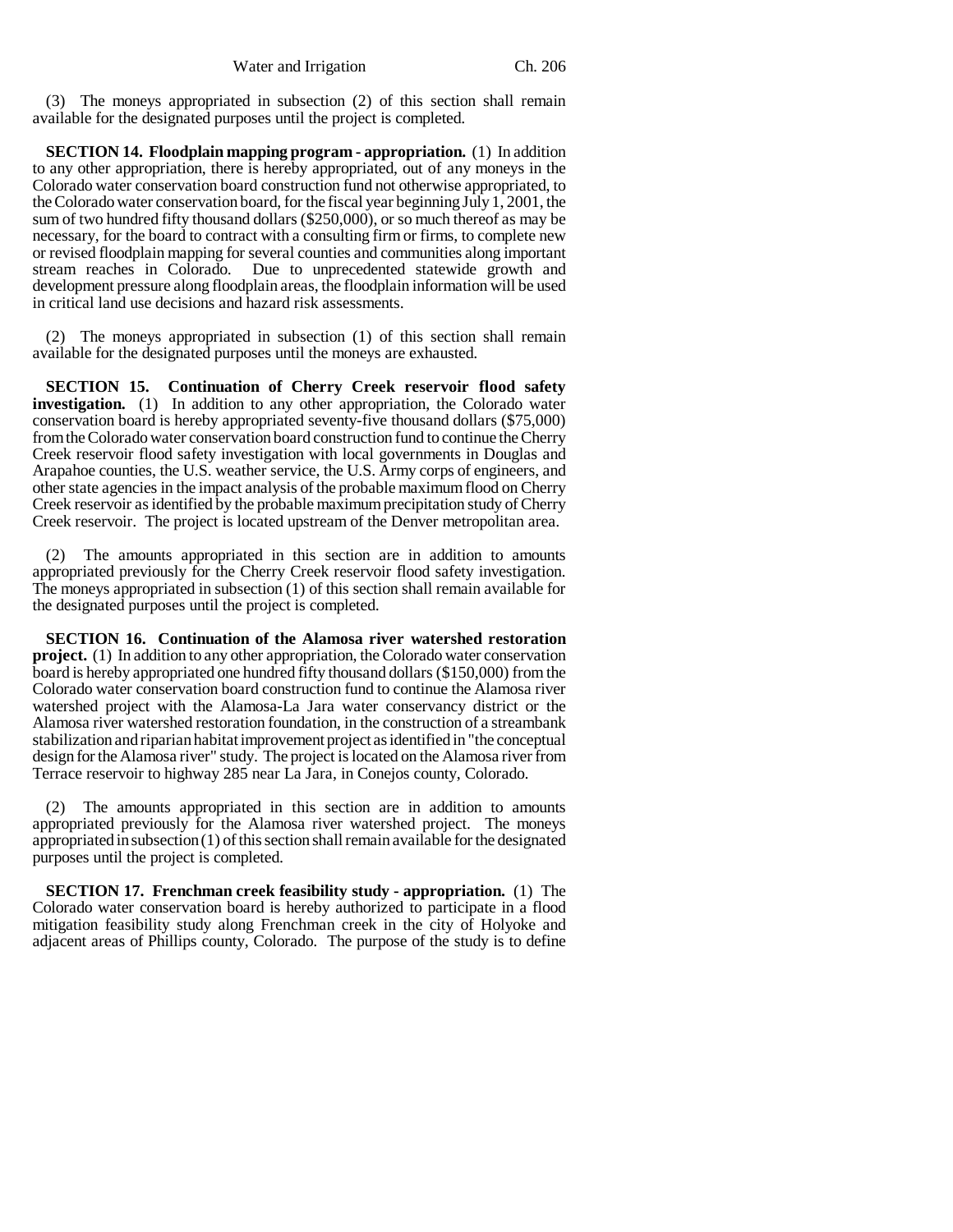specific mitigation measures to lessen flood severity and reduce future flood damages along certain developed reaches of Frenchman creek. The scope of work for the project will be developed by the board in consultation with the city of Holyoke and Phillips county utilizing recently developed topographic mapping of the creek.

(2) In addition to any other appropriation, there is hereby appropriated, out of any moneys in the Colorado water conservation board construction fund not otherwise appropriated, to the Colorado water conservation board for allocation to the city of Holyoke, the sum of twenty-five thousand dollars (\$25,000), or so much thereof as may be necessary, for costs associated with the completion of the Frenchman creek flood mitigation feasibility study.

(3) The moneys appropriated in subsection (2) of this section shall remain available for the designated purposes until the project is completed.

**SECTION 18. Restoration of emergency infrastructure repair loan account balance.** A total of one million six hundred thousand dollars  $(\bar{$}1,600,000)$ , or so much thereof as may be necessary, shall be transferred by the state treasurer on or before June 30, 2001, from the unreserved cash in the Colorado water conservation board construction fund to the emergency infrastructure repair loan account in order to bring the balance in the emergency infrastructure repair account back to two million dollars (\$2,000,000).

**SECTION 19. Appropriations to the Colorado river recovery program loan account.** (1) In addition to any other appropriation, beginning July 1, 2001, there is hereby appropriated, out of any moneys in the Colorado water conservation board construction fund not otherwise appropriated, to the Colorado river recovery program loan fund created in section 37-60-122.9, Colorado Revised Statutes, the sum of five million dollars (\$5,000,000), or so much thereof as may be necessary, for the continued implementation of section 37-60-122.9, Colorado Revised Statutes.

(2) The amount appropriated in this section is in addition to any amounts transferred previously to the Colorado river recovery program loan fund. The moneys appropriated in subsection (1) of this section shall remain available for the designated purposes until the project is completed.

(3) The state treasurer is hereby authorized and directed to transfer five million dollars (\$5,000,000) from the Colorado water conservation board construction fund to the Colorado river recovery program loan fund.

**SECTION 20. Water project loan authorizations from the Colorado river recovery program loan fund.** (1) Pursuant to section 37-60-122.9 and 37-60-122 (1) (b), Colorado Revised Statutes, the Colorado water conservation board is hereby authorized to loan moneys from the Colorado river recovery program loan fund to enable the construction of the following water resources projects:

| <b>Priority</b><br>(a) | <b>Borrower-Project</b><br>Western Area Power Administration -<br>Capital projects of the Upper Colorado and<br>San Juan River Basins Recovery | <b>Loan Amount</b><br>\$5,500,000 |
|------------------------|------------------------------------------------------------------------------------------------------------------------------------------------|-----------------------------------|
|                        | <b>Implementation Program</b>                                                                                                                  |                                   |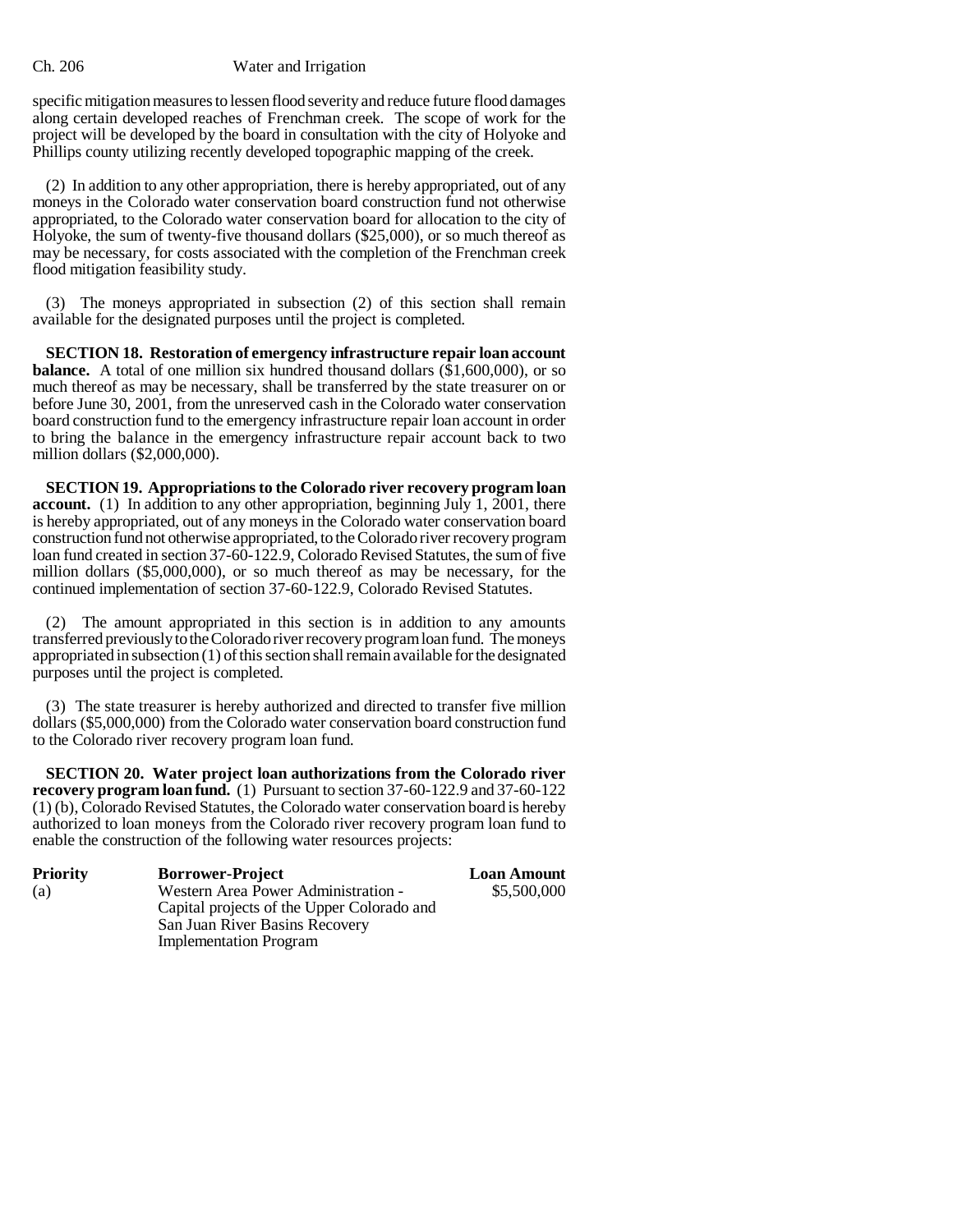Water and Irrigation Ch. 206

\_\_\_\_\_\_\_\_\_\_\_\_\_\_\_\_\_\_\_\_\_\_\_\_\_\_\_\_\_\_\_\_\_\_\_\_\_\_\_\_\_\_\_\_\_\_\_\_\_\_\_\_\_\_\_\_\_\_\_\_\_\_\_\_\_

#### **Total** \$5,500,000

(2) The Colorado water conservation board may make loans for the construction of the projects specified in subsection (1) of this section from such moneys as are or may hereafter be transferred to the Colorado river recovery program loan fund from the Colorado water conservation board construction fund. Said loans shall be in the amounts listed in subsection (1) of this section plus or minus such amounts, if any, as may be justified by reason of ordinary fluctuations in construction costs as indicated by the engineering cost indices applicable to the types of construction required for each project or as may be justified by reason of changes in the plans for a project due to differing or unforeseen site conditions, errors or omissions in the plans and specifications, changes instituted by regulatory agencies, or changes in material quantities beyond contract limits.

(3) Pursuant to section 37-60-120 (1), Colorado Revised Statutes, the board shall require such terms and conditions in such contracts as will ensure repayment of funds made available by it. The board shall not disburse any moneys for any loan authorized by subsection (1) of this section unless and until it is satisfied, at its sole discretion, that the recipient of any such loan will be able to make repayment pursuant to the terms and conditions established by the board and by subsection (1) of this section.

**SECTION 21. Arkansas river well measurement program continuation appropriation.** (1) In addition to any other appropriation, there is hereby appropriated, out of any moneys in the Colorado water conservation board construction fund not otherwise appropriated, to the Colorado water conservation board, the sum of fifty thousand dollars (\$50,000), or so much thereof as may be necessary, to continue the Arkansas river well measurement program.

(2) The amounts appropriated in this section are in addition to amounts appropriated previously for the Arkansas river well measurement program. The moneys appropriated in subsection (1) of this section shall remain available for the designated purposes until the project is completed.

**SECTION 22. Dry Creek flood mitigation project feasibility study appropriation.** (1) The Colorado water conservation board is hereby authorized to participate in a flood mitigation feasibility study along Dry Creek in the city of Fort Collins and adjacent areas of Larimer county, Colorado. The purposes of the study are to define specific mitigation measures to lessen flood severity and reduce future flood damages along certain developed reaches of Dry Creek. The scope of work for the project shall be developed by the board in consultation with the city of Fort Collins and Larimer county.

(2) In addition to any other appropriation, there is hereby appropriated, out of any moneys in the Colorado water conservation board construction fund not otherwise appropriated, to the Colorado water conservation board for allocation to Larimer county, the sum of fifty thousand dollars (\$50,000), or so much thereof as may be necessary, for costs associated with the completion of the Dry Creek Flood Mitigation Feasibility Study.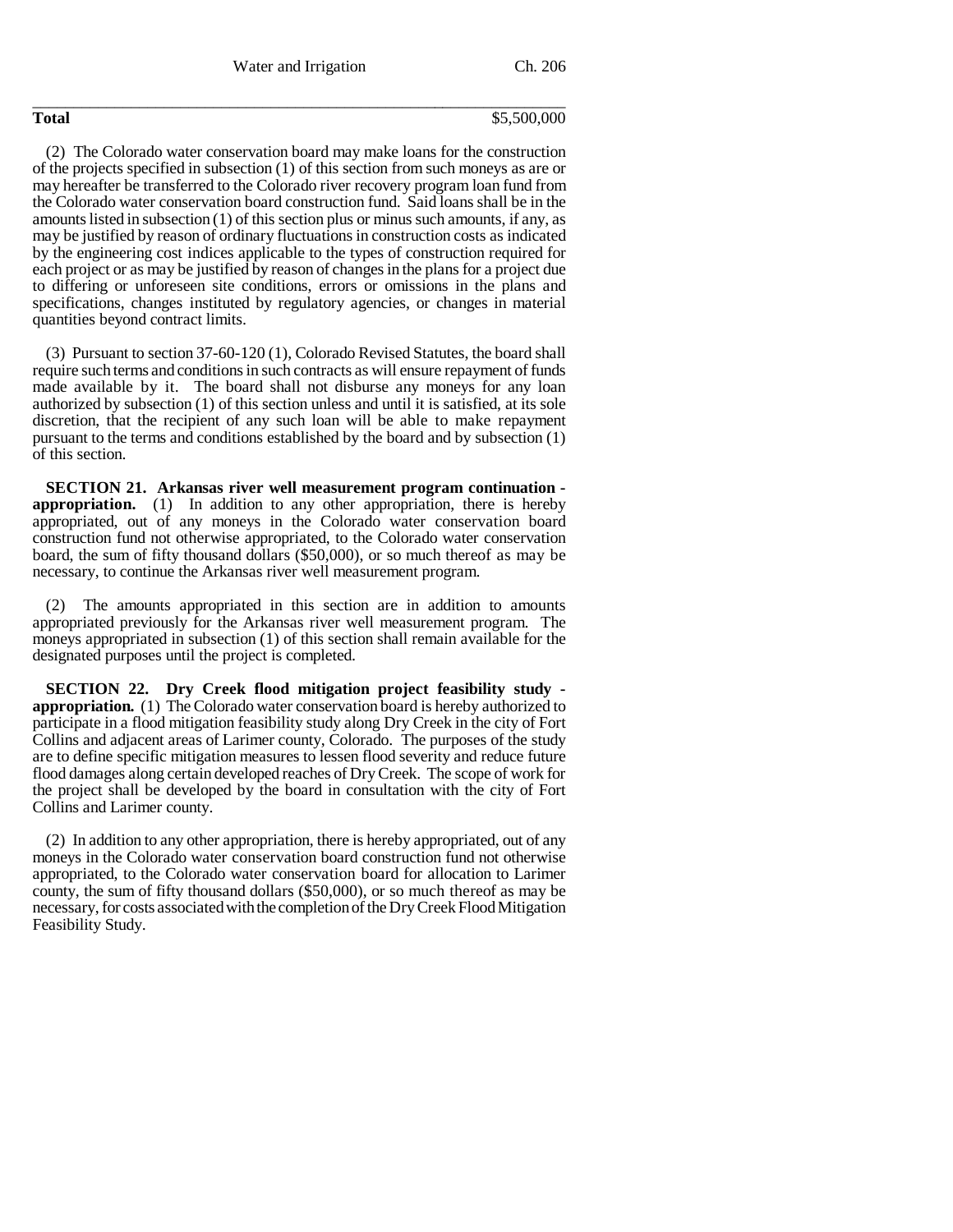(3) The moneys appropriated in subsection (2) of this section shall remain available for the designated purposes until the project is completed.

**SECTION 23.** Section 8 (2) of chapter 360, Session Laws of Colorado 2000, is amended to read:

Section 8. Alamosa river watershed restoration project - appropriation. (2) In addition to any other appropriation, there is hereby appropriated, out of any moneys in the Colorado water conservation board construction fund not otherwise appropriated, to the Colorado water conservation board for allocation to the Alamosa-La Jara water conservancy district OR THE ALAMOSA RIVER WATERSHED RESTORATION FOUNDATION, the sum of three hundred thousand dollars (\$300,000), or so much thereof as may be necessary, for engineering and construction costs associated with implementation of the Alamosa river watershed RESTORATION project.

**SECTION 24.** Article 60 of title 37, Colorado Revised Statutes, is amended BY THE ADDITION OF THE FOLLOWING NEW SECTIONS to read:

**37-60-123.1. Loan foreclosure fund - created.** THERE IS HEREBY CREATED IN THE STATE TREASURY THE LOAN FORECLOSURE FUND, REFERRED TO IN THIS SECTION AS THE "FORECLOSURE FUND". THE STATE TREASURER IS HEREBY AUTHORIZED AND DIRECTED TO TRANSFER ONE HUNDRED THOUSAND DOLLARS FROM THE COLORADO WATER CONSERVATION BOARD CONSTRUCTION FUND TO THE FORECLOSURE FUND. THE COLORADO WATER CONSERVATION BOARD IS AUTHORIZED TO PROVIDE FUNDING TO COVER THE DIRECT COSTS ASSOCIATED WITH COMPLETING FORECLOSURE PROCEEDINGS AGAINST A DELINQUENT BORROWER FROM EITHER THE COLORADO WATER CONSERVATION BOARD CONSTRUCTION FUND OR THE SEVERANCE TAX TRUST FUND PERPETUAL BASE ACCOUNT. THE MONEYS IN THE FORECLOSURE FUND ARE HEREBY CONTINUOUSLY APPROPRIATED TO THE BOARD FOR LOAN FORECLOSURE PROCEEDINGS, INCLUDING, BUT NOT LIMITED TO, PROPERTY MANAGEMENT COSTS, APPRAISALS, ASSESSMENTS, TAXES, LOCAL GOVERNMENT FEES, INSURANCE COSTS, COURT COSTS, AND LEGAL FEES. ALL INTEREST DERIVED FROM THE INVESTMENT OF MONEYS IN THE FORECLOSURE FUND SHALL BE CREDITED TO THE COLORADO WATER CONSERVATION BOARD CONSTRUCTION FUND. ANY BALANCE REMAINING IN THE FORECLOSURE FUND AT THE END OF ANY FISCAL YEAR SHALL REMAIN IN THE FUND.

**37-60-123.2. Flood response fund - created.** THERE IS HEREBY CREATED IN THE STATE TREASURY THE FLOOD RESPONSE FUND, REFERRED TO IN THIS SECTION AS THE "RESPONSE FUND". THE STATE TREASURER IS HEREBY AUTHORIZED AND DIRECTED TO TRANSFER ONE HUNDRED FIFTY THOUSAND DOLLARS FROM THE COLORADO WATER CONSERVATION BOARD CONSTRUCTION FUND TO THE RESPONSE FUND. THE COLORADO WATER CONSERVATION BOARD IS AUTHORIZED TO PROVIDE FUNDING FOR FLOOD PREPAREDNESS AND FOR RESPONSE AND RECOVERY ACTIVITIES FOLLOWING FLOOD EVENTS AND DISASTERS. THE MONEYS IN THE RESPONSE FUND ARE HEREBY CONTINUOUSLY APPROPRIATED TO THE BOARD FOR FLOOD RESPONSE PURPOSES, INCLUDING, BUT NOT LIMITED TO, THE IMMEDIATE AVAILABILITY OF FUNDS FOR AERIAL PHOTOGRAPHY OF FLOODED AREAS, FLOOD DOCUMENTATION AND IDENTIFICATION OF SPECIFIC HAZARDS, EVALUATIONS AND REVISIONS OF FLOODPLAIN DESIGNATIONS, FLOOD FORECASTING AND PREPARATION, AND DEVELOPMENT OF DISASTER AND RECOVERY MITIGATION PLANS. ALL INTEREST DERIVED FROM THE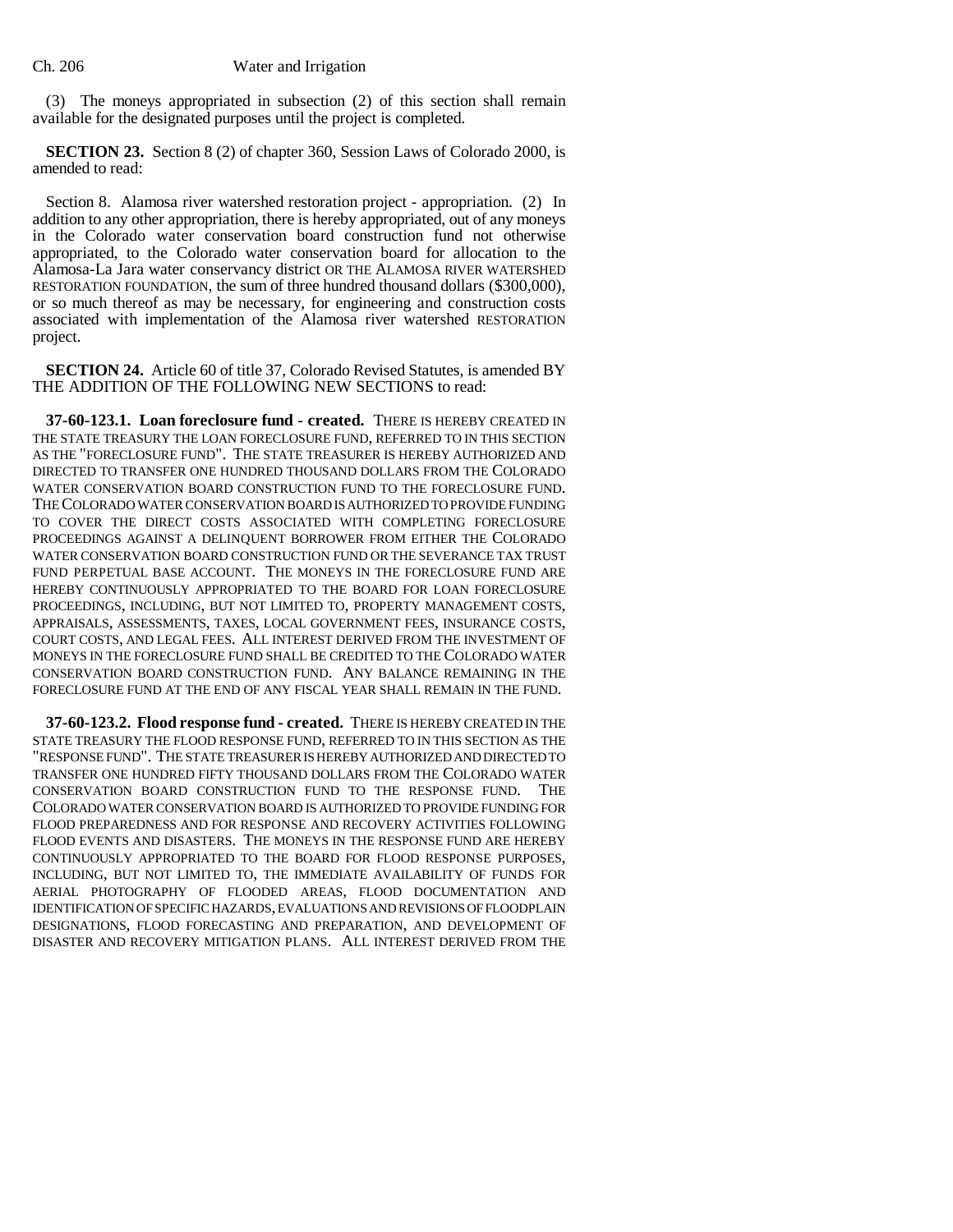INVESTMENT OF MONEYS IN THE RESPONSE FUND SHALL BE CREDITED TO THE COLORADO WATER CONSERVATION BOARD CONSTRUCTION FUND. ANY BALANCE REMAINING IN THE RESPONSE FUND AT THE END OF ANY FISCAL YEAR SHALL REMAIN IN THE FUND.

**SECTION 25. Repeal.** 37-60-121.3, Colorado Revised Statutes, is repealed as follows:

**37-60-121.3. Severance tax trust fund statewide water planning account creation.** (1) There is hereby created in the state treasury, as part of the Colorado water conservation board construction fund, the severance tax trust fund statewide water planning account. The state treasurer is hereby authorized and directed to transfer moneys appropriated for programs or projects within the Colorado water conservation board pursuant to section 39-29-109 (1) (c) (I) (D), C.R.S., to the severance tax trust fund statewide water planning account.

(2) The board is authorized to use the moneys in the severance tax trust fund statewide water planning account for projects in compliance with this article. All interest derived from the investment of moneys in the severance tax trust fund statewide water planning account shall be credited to the Colorado water conservation board construction fund. Any balance remaining in the severance tax trust fund statewide water planning account at the end of any fiscal year shall remain in the account and shall not revert to the general fund or any other fund.

**SECTION 26.** 39-29-109 (1) (c) (I) (D), Colorado Revised Statutes, is amended to read:

**39-29-109. Severance tax trust fund - created - administration - use of moneys - repeal.** (1) (c) (I) For fiscal years commencing on and after July 1, 1997, the executive director of the department of natural resources shall submit with the department's budget request for each fiscal year a list and description of the programs the executive director recommends to be funded from the operational account of the severance tax trust fund. The state minerals, energy, and geology policy advisory board established pursuant to section 34-20-104, C.R.S., shall review the executive director's recommendation before submittal. The general assembly may appropriate moneys from the total moneys available in the operational account of the severance tax trust fund to fund recommended programs as follows:

(D) For programs within the Colorado water conservation board, up to five percent of the moneys in the operational account. which moneys shall be appropriated to the severance tax trust fund statewide water planning account, created in section 37-60-121.3, C.R.S.

**SECTION 27.** 37-60-121 (1) (b) (VII), the introductory portions to 37-60-121  $(2.5)$  (a) and  $(2.5)$  (b),  $37-60-121$   $(2.5)$  (c),  $(2.5)$  (d),  $(2.5)$  (e),  $(2.5)$  (f), the introductory portion to 37-60-121 (6), and 37-60-121 (6) (b), (6) (c), (6) (d) (II) (A), and (6) (d) (VII), Colorado Revised Statutes, are amended to read:

**37-60-121. Colorado water conservation board construction fund - creation of - nature of fund - funds for investigations - contributions - use for augmenting the general fund - funds created.** (1) (b) In the consideration of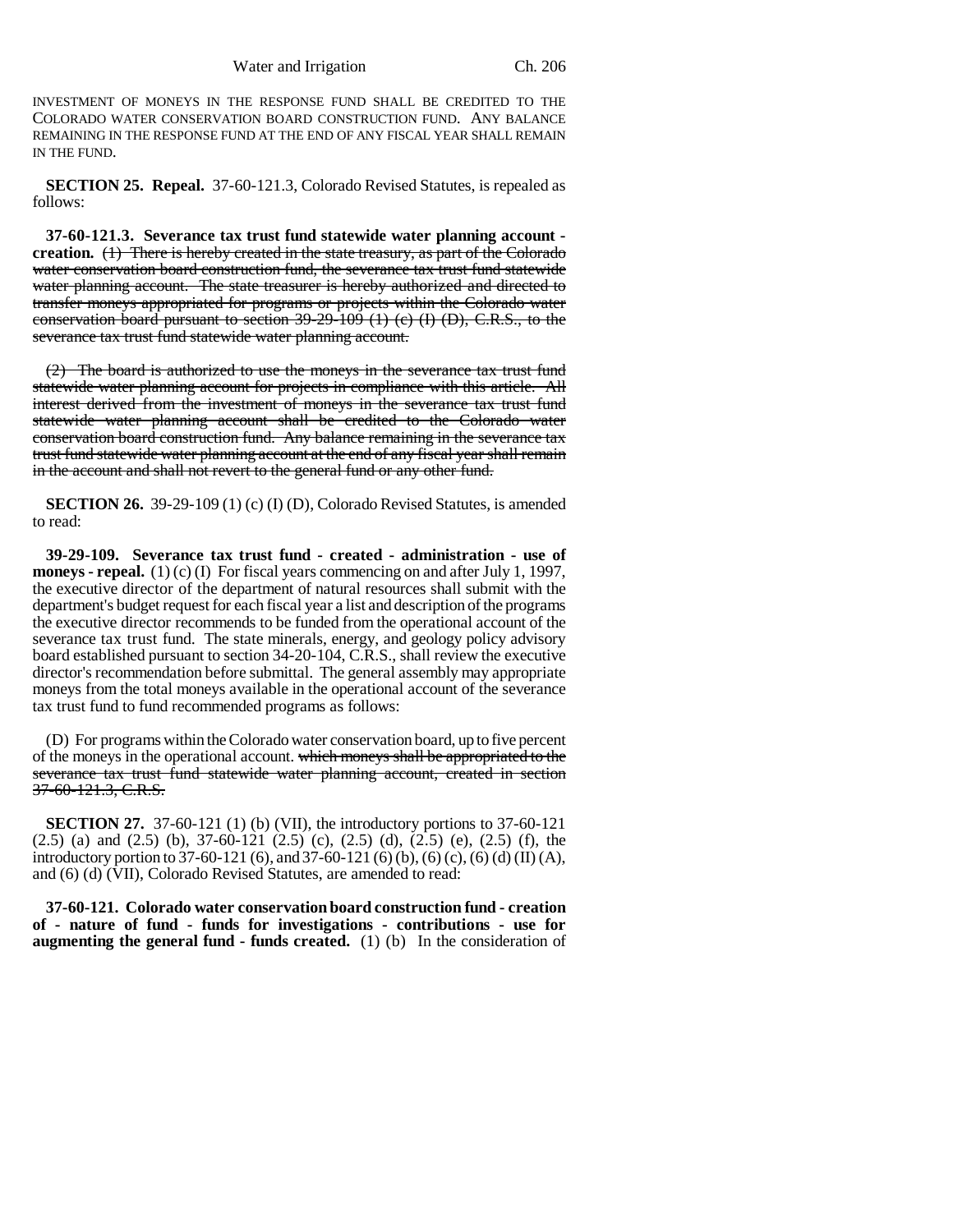making expenditures from the fund, the board shall be guided by the following criteria:

(VII) The board may recommend to loan funds on floodplain projects; not to exceed five percent of the annual projected revenue earned by the fund;

(2.5) (a) The board is authorized to expend, pursuant to continuous appropriation and subject to the requirements of paragraph (b) of this subsection (2.5), a total sum not to exceed four million dollars from the litigation account FUND, which is hereby created, in the Colorado water conservation board construction fund, for the purpose of litigation:

(b) Pursuant to the spending authority set forth in paragraph (a) of this subsection (2.5), moneys may be expended from the litigation account in the Colorado water conservation board construction fund at the discretion of the board if:

(c) Any interest earned on the moneys in the litigation account FUND shall be credited on an annual basis in equal portions to the Colorado water conservation board construction fund created in subsection (1) of this section. and the domestic water supply project revolving fund created in section 37-95-107.7.

(d) The board, in conjunction with the attorney general, shall report annually to the general assembly on any litigation which involves the use of any moneys from the litigation  $\alpha$  account FUND created in paragraph (a) of this subsection (2.5).

(e) Any moneys remaining in the litigation account FUND at such time as the general assembly acts to close the account FUND shall be equally divided and credited to the Colorado water conservation board construction fund created in subsection (1) of this section. and the domestic water supply project revolving fund created in section 37-95-107.7.

(f) Notwithstanding any provision of paragraph (a) of this subsection  $(2.5)$  to the contrary, on July 1, 1999, the state treasurer shall deduct one million dollars from the litigation account and transfer such sum to the capital account of the species conservation trust fund created in section 24-33-111 (2), C.R.S.

(6) As of July 1, 1988, and July 1 of each year thereafter through July 1, 1996, fifty percent of the sum specified in this subsection (6) shall accrue to the fish and wildlife resources account FUND, which account FUND is hereby created, in the Colorado water conservation board construction fund, twenty-five percent of such sum shall accrue to the Colorado water conservation board construction fund, and twenty-five percent of such sum shall accrue to the Colorado water resources and power development authority. The state treasurer and the controller shall transfer such sum out of the general fund and into said fish and wildlife resources account, construction fund, and authority as moneys become available in the general fund during the fiscal year beginning on said July 1. Transfers between funds pursuant to this subsection (6) and subsection (7) of this section shall not be deemed to be appropriations subject to the limitations of section 24-75-201.1, C.R.S. Subject to the provisions of subsection (7) of this section, the amount which THAT shall accrue pursuant to this subsection (6) shall be as follows: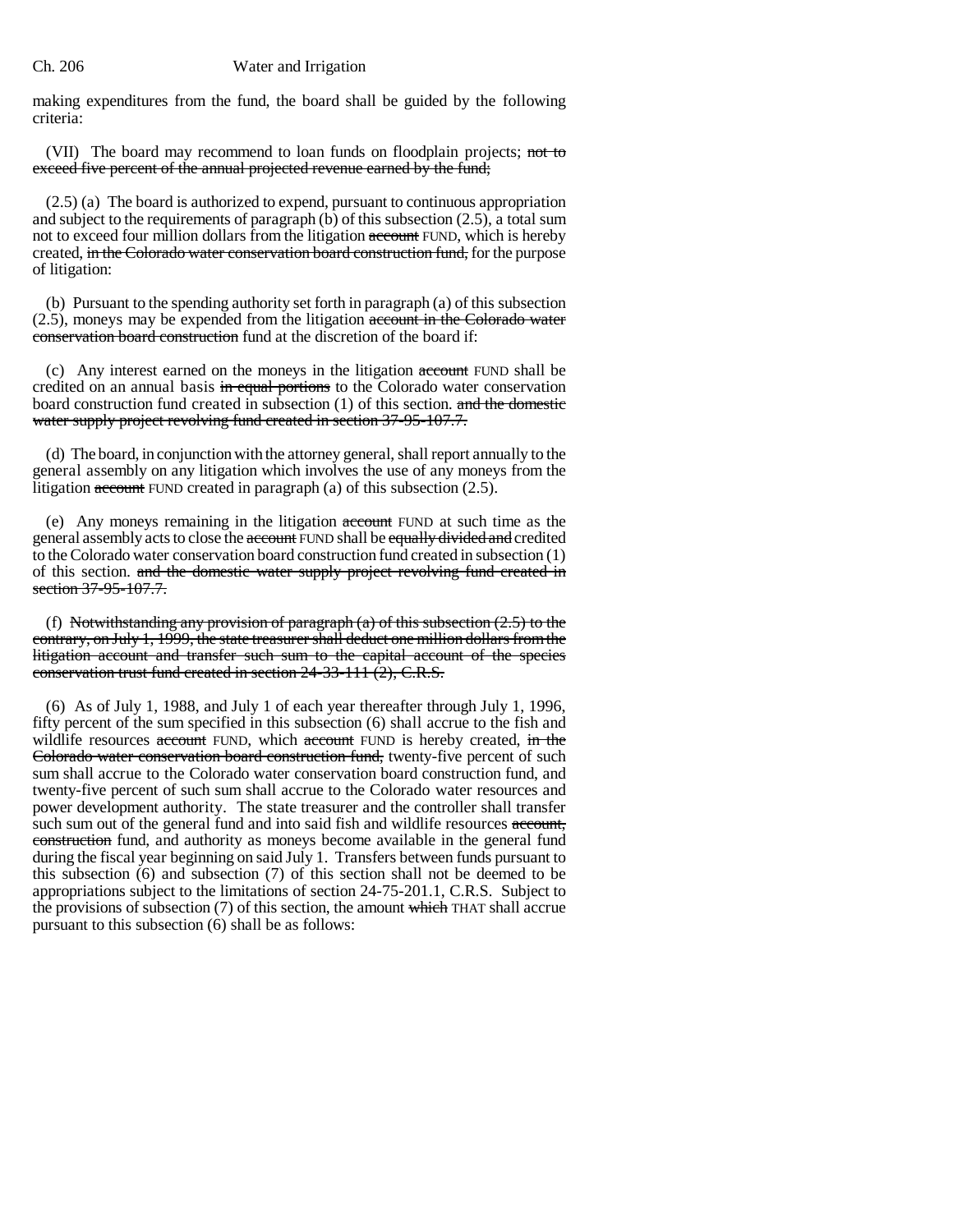(b) On July 1, 1989, four hundred thousand dollars which, notwithstanding the introductory portion of this subsection (6), shall accrue exclusively to the fish and wildlife resources account in the Colorado water conservation board construction fund;

(c)  $\Theta$ n July 1, 1990, one million dollars, which, notwithstanding the introductory portion of this subsection (6), shall accrue exclusively to the fish and wildlife resources account in the Colorado water conservation board construction fund to be expended exclusively for Muddy Creek project fish and wildlife mitigation purposes;

(d) On July 1, 1994, thirty million dollars. In distributing said sum, the formula in the introductory portion to this subsection (6) shall not apply, and said sum shall accrue as follows:

 $(II)$  (A) Four million five hundred fifty-two thousand nine hundred sixty dollars to the fish and wildlife resources account in the Colorado water conservation board construction fund.

(VII) Four million dollars to the litigation account created in subsection  $(2.5)$  of this section in the Colorado water conservation board construction fund.

**SECTION 28.** 37-60-122.2 (2) (a), (2) (c), (2) (e), and (2) (f), Colorado Revised Statutes, are amended to read:

**37-60-122.2. Fish and wildlife resources - legislative declaration - fish and** wildlife resources fund. (2) (a) Moneys transferred to the fish and wildlife resources account in the Colorado water conservation board construction fund pursuant to the provisions of section 37-60-121 (6) are hereby continuously appropriated to the Colorado water conservation board for the purpose of making grants pursuant to this subsection (2) and for offsetting the direct and indirect costs of the board for administering the grants. The interest earned from the investment of the moneys in the account shall be credited to the account.

(c) An applicant may apply for an enhancement grant by submitting to the commission and the board an enhancement proposal for enhancing fish and wildlife resources over and above the levels existing without such facilities. The commission shall submit its recommendations on the proposal to the board for its consideration. The board, with the concurrence of the commission, may award a grant for fish and wildlife enhancement. Any such enhancement grant will be shared equally by the Colorado water conservation board's fish and wildlife resources account FUND and the division of wildlife's wildlife cash funds and other funds available to the division.

(e) Species recovery grants from the fish and wildlife resources account FUND may be made for the purpose of responding to needs of declining native species and to those species protected under the federal "Endangered Species Act of 1973", 16 U.S.C. sec. 1531, et seq., as amended, in a manner that will carry out the state water policy.

(f) Notwithstanding any provision of paragraph  $(a)$  of this subsection  $(2)$  to the contrary, on July 1, 1998, the state treasurer shall deduct one million dollars from the fish and wildlife resources account in the Colorado water conservation board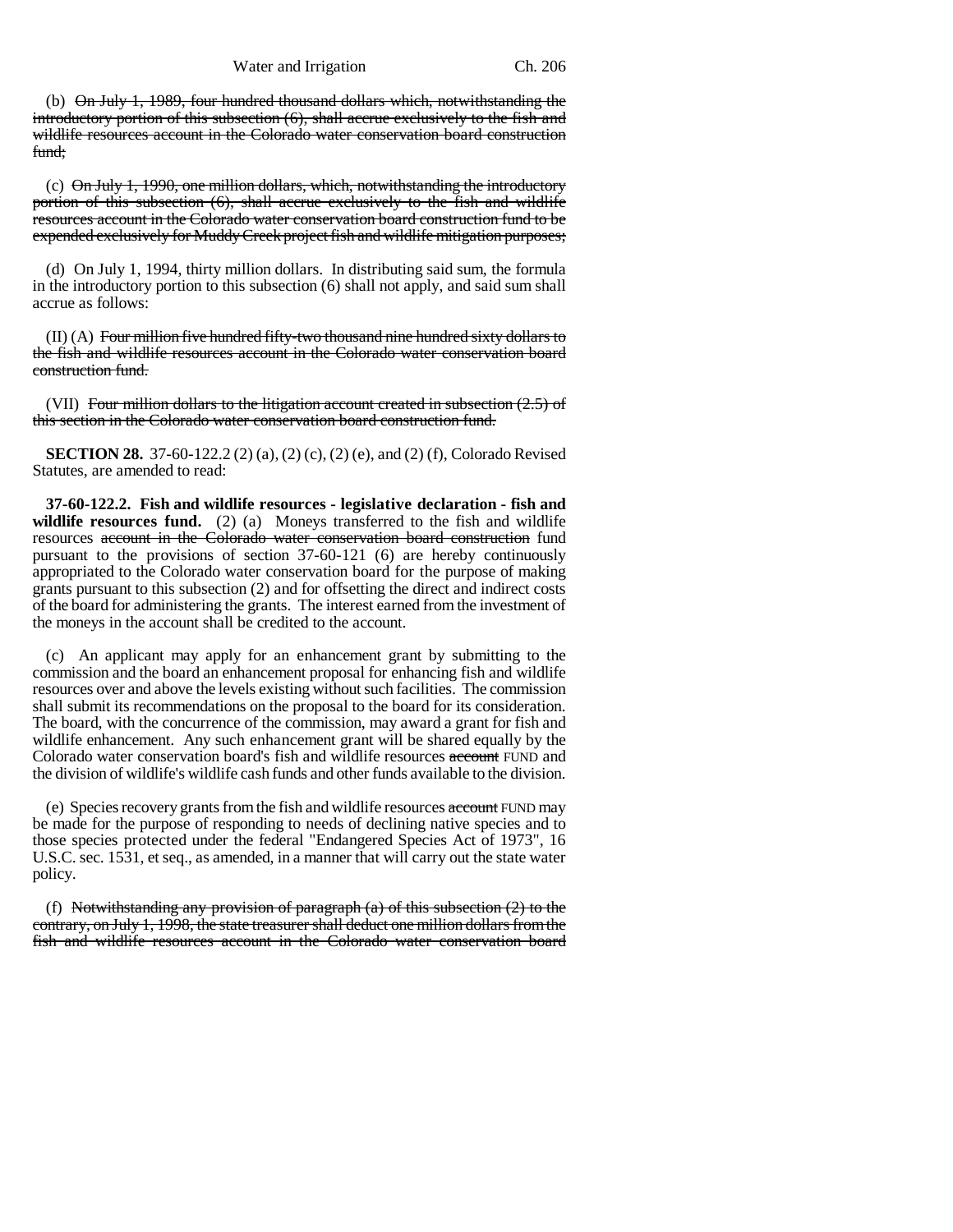#### construction fund and transfer such sum to the operation and maintenance account of the species conservation trust fund created in section 24-33-111 (2), C.R.S.

### **SECTION 29.** 37-60-122.5, Colorado Revised Statutes, is amended to read:

**37-60-122.5. Emergency dam repair cash fund.** There is hereby created in the state treasury as part of the Colorado water conservation board construction fund the emergency dam repair cash account FUND. The state treasurer is hereby authorized and directed to transfer moneys from the Colorado water conservation board construction fund to the emergency dam repair cash account FUND in such amounts and at such times as determined by the Colorado water conservation board. Such transfers shall not exceed fifty thousand dollars. The moneys in the emergency dam repair cash account FUND are hereby continuously appropriated to the Colorado water conservation board for the emergency repair of dams pursuant to section 37-87-108.5. All moneys collected by the state engineer pursuant to section 37-87-108.5 shall be transmitted to the state treasurer who shall credit such moneys to the Colorado water conservation board construction fund. All interest derived from the investment of moneys in the emergency dam repair cash account FUND shall be credited to the Colorado water conservation board construction fund. Any balance remaining in the emergency dam repair cash account FUND at the end of any fiscal year shall remain in the account FUND.

**SECTION 30.** 37-60-122.6 (1), Colorado Revised Statutes, is amended to read:

**37-60-122.6. Emergency infrastructure fund.** (1) There is hereby created in the state treasury as part of the Colorado water conservation board construction fund the emergency infrastructure repair cash account FUND, referred to in this section as the "emergency account FUND". The state treasurer is hereby authorized and directed to transfer two million dollars from the water conservation board construction fund to the emergency account FUND. The Colorado water conservation board is authorized to make loans from the emergency account FUND for projects which THAT it determines are necessary to avoid unreasonable risk of injury or damage to human health or well-being or to property or crops when the board also determines that the emergency condition is not the result of negligence in the operation or maintenance of the infrastructure. Such emergency projects may provide a partial, temporary, or permanent and complete solution to the emergency condition. However, the viability or success of such emergency projects may not be dependent upon further appropriations or loans. Any partial or temporary solution to an emergency condition must be one which THAT is sensible and functional on its own merits without regard to the prospect of further state funding. The board shall submit to the general assembly a written determination of the basis for each loan from the emergency account FUND not later than December 1 of the year in which such loan was made. The moneys in the emergency account FUND are hereby continuously appropriated to the board for emergency infrastructure purposes consistent with the definition of "emergency" in section 20 (2) (c) of article X of the state constitution, including, but not limited to, the immediate availability of funds for emergency repairs to raw water storage systems, raw water transmission systems, or both such storage and transmission systems. All interest derived from the investment of moneys in the emergency account FUND shall be credited to the Colorado water conservation board construction fund. Any balance remaining in the emergency **account** FUND at the end of any fiscal year shall remain in the account FUND.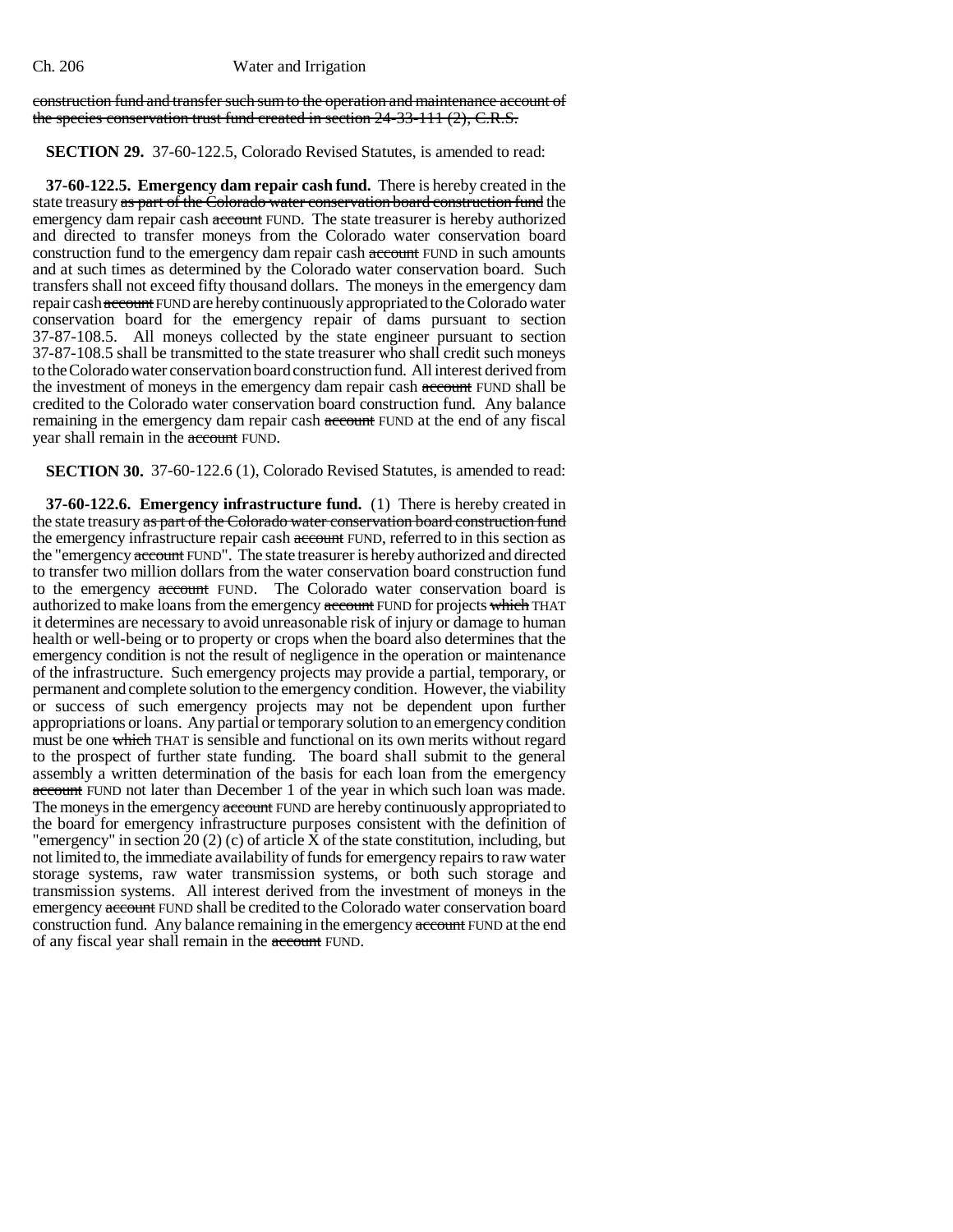**SECTION 31.** 37-60-122.7, Colorado Revised Statutes, is amended to read:

**37-60-122.7. Small project loan fund - feasibility study small grant fund creation.** (1) There is hereby created in the state treasury as part of the Colorado water conservation board construction fund the small project loan account FUND. The state treasurer is hereby authorized and directed to transfer two million dollars from the COLORADO water conservation board construction fund to the small project loan account FUND.

(2) (a) The Colorado water conservation board is authorized to make loans from the small project loan account FUND in a maximum amount of one hundred thousand dollars for small projects if it determines that delay would result in undue hardship on the borrower. These loans shall not require prior general assembly approval, and shall be approved by the board for the purpose of avoiding undue delay in completion of the project.

(b) The total amount of loans from the small project loan account FUND shall not exceed one million dollars in any fiscal year.

(3) The board shall submit to the general assembly a written determination of the basis for each loan from the small project loan account FUND not later than December 1 of the year in which the loan was made.

(4) The moneys in the small project loan account FUND are hereby continuously appropriated to the board for loans in compliance with subsections (1) to (3) of this section. All interest derived from the investment of moneys in the small project loan account FUND shall be credited to the Colorado water conservation board construction fund. Any balance remaining in the small project loan account FUND at the end of any fiscal year shall remain in the account FUND and shall not revert to the Colorado water conservation board construction fund.

(5) (a) There is hereby created in the state treasury  $\frac{1}{x}$  as part of the Colorado water conservation board construction fund the feasibility study small grant account FUND for the purpose of making small grants to help pay the costs of preparing water project feasibility studies. The Colorado water conservation board shall approve small feasibility study grants based solely on criteria adopted by the board.

(b) The state treasurer is hereby authorized and directed to transfer two hundred thousand dollars from the Colorado water conservation board construction fund to the feasibility study small grant account FUND. The moneys in the feasibility study small grant account FUND are hereby continuously appropriated to the board for grants in compliance with this subsection (5). All interest derived from the investment of moneys in the feasibility study small grant account FUND shall be credited to the Colorado water conservation board construction fund. Any balance remaining in the feasibility study small grant account FUND at the end of any fiscal year shall remain in the account FUND and shall not revert to the Colorado water conservation board construction fund.

**SECTION 32.** 37-60-122.8, Colorado Revised Statutes, is amended to read:

**37-60-122.8. Publications fund.** (1) There is hereby created in the state treasury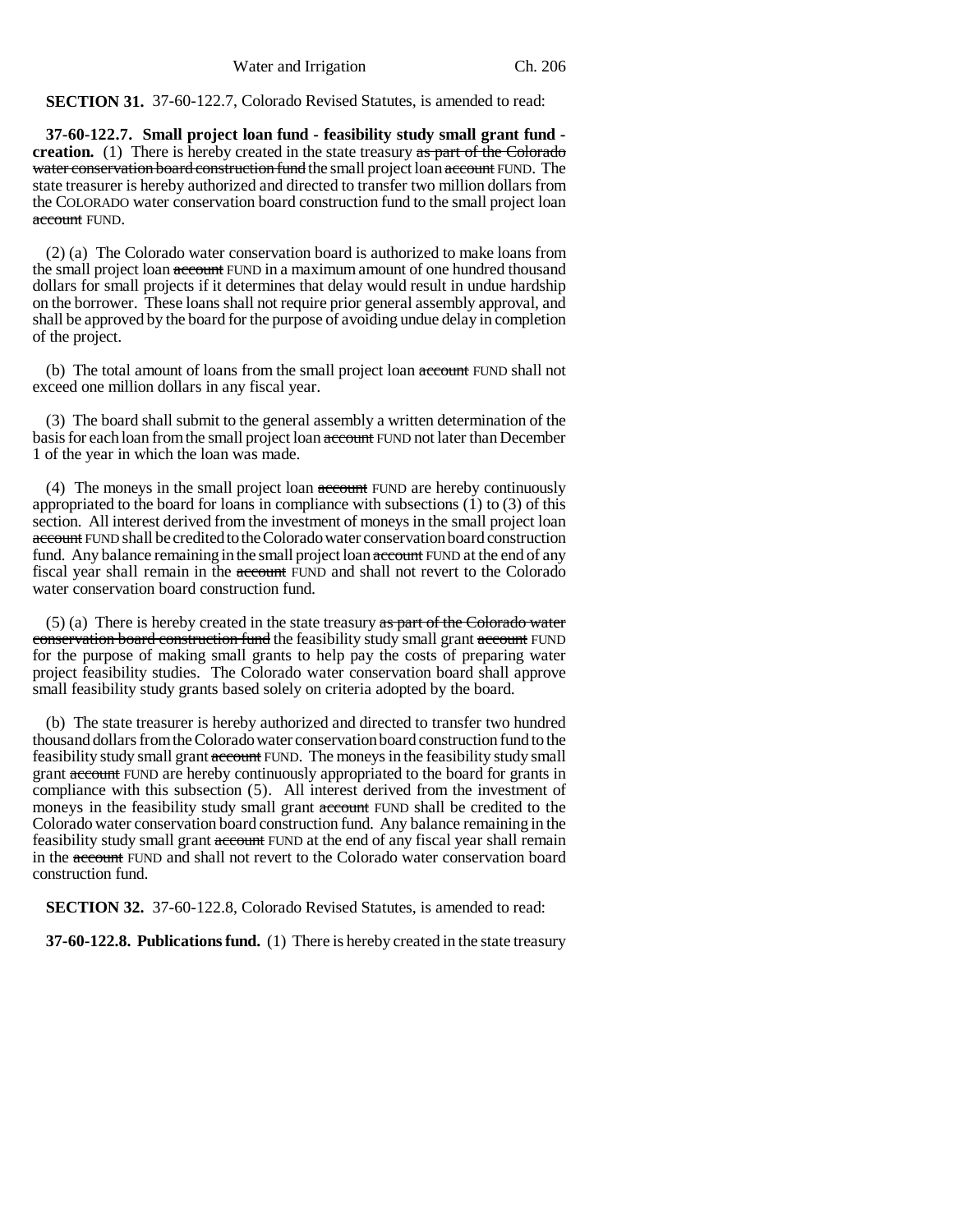as part of the Colorado water conservation board construction fund the publications account FUND. The account FUND shall consist of moneys paid to the board from persons outside the board for copies of public records or publications provided by the board. The moneys in the account FUND may be expended by the board to pay for the cost of providing copies of public records or publications to persons outside the board. THE MONEYS IN THE FUND ARE HEREBY CONTINUOUSLY APPROPRIATED TO THE BOARD FOR THE PURPOSES ESTABLISHED IN THIS SECTION.

(2) The publications  $\alpha$  account FUND shall have no more than ten thousand dollars in it and any amount in excess shall be credited to the Colorado water conservation board construction fund. All interest derived from the investment of moneys in the publications account FUND shall be credited to the publications account FUND.

(3) The state treasurer is hereby authorized and directed to transfer five thousand dollars from the COLORADO water conservation board construction fund to the publications account FUND.

**SECTION 33.** 37-60-122.9, Colorado Revised Statutes, is amended to read:

**37-60-122.9. Colorado river recovery program loan fund - creation.** (1) There is hereby created in the state treasury  $\frac{1}{x}$  as part of the Colorado water conservation board construction fund the Colorado river recovery program loan account FUND for the purpose of making loans to the Colorado river and San Juan river recovery programs for the construction or improvement of certain water related projects in Colorado, under agreements with power users of the federal Colorado river storage project, required to recover the four endangered fish species of the upper Colorado river, including the San Juan river.

(2) The Colorado water conservation board shall recommend loans from the Colorado river recovery program loan account FUND to the general assembly pursuant to section 37-60-122 (1) (b). The loans shall be subject to an interest rate and repayment provisions to be determined by the Colorado water conservation board.

(3) The state treasurer is hereby authorized and directed to transfer to the Colorado river recovery program loan account FUND, created in subsection (1) of this section, out of any moneys in the Colorado water conservation board construction fund not otherwise appropriated, the sum of two million dollars. Interest earned on the funds in the Colorado river recovery program loan account FUND shall be credited to the Colorado water conservation board construction fund, created in section 37-60-121 (1).

**SECTION 34.** 37-60-130 (1), (2), (4) (a), and (4) (b), Colorado Revised Statutes, are amended to read:

**37-60-130. Arkansas river augmentation loan fund - creation.** (1) There is hereby created in the state treasury as part of the Colorado water conservation board construction fund the Arkansas river augmentation loan account FUND. The state treasurer is hereby authorized and directed to transfer a total of three million five hundred thousand dollars from the unreserved cash funds in the water conservation board construction fund to the Arkansas river augmentation loan account FUND.